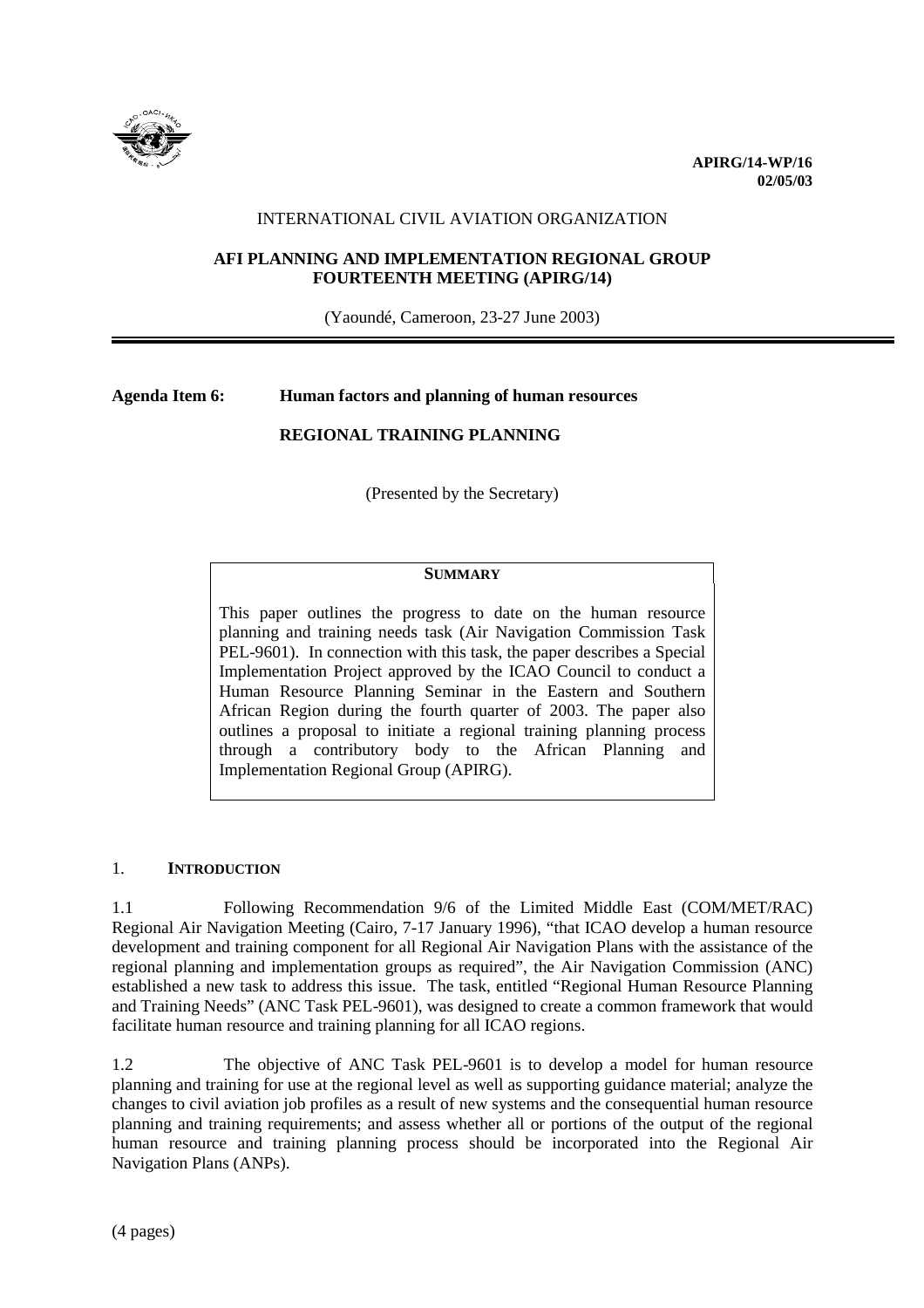## 2. **PROGRESS TO DATE**

## 2.1 **Human Resource Planning Manual**

2.1.1 One of the primary outputs of the task will be a Human Resource Planning Manual. The aim of this manual is to enhance individual States' capabilities in this area. The manual addresses tactical and strategic human resource planning, as well as a procedure for converting human resource plans into long-range training plans and short-range instructional schedules. The steps described in the manual are appropriate for all jobs required to implement the facilities and services listed in a Regional Air Navigation Plan. A draft of the manual was completed this year. An outline of the draft manual is presented below:

- Chapter 1 Human Resource Planning Introduction
- Chapter 2 Human Resource Planning and Operational Requirements
- Chapter 3 Human Resource Staffing
- Chapter 4 Rostering
- Chapter 5 Long-Range Human Resource Planning
- Chapter 6 Long-Range Training Forecast
- Chapter 7 Training Delivery Planning
- Chapter 8 Case Studies

2.1.2 The Human Resource Planning Manual is a fundamental element in the overall strategy of ANC Task No. PEL-9601. To ensure that the manual fully meets States' and/or air navigation service providers' needs and is sufficiently user-friendly, "beta testing" of the manual is required. The beta testing will be done directly with States and air navigation service providers during Regional Human Resource Planning Seminars planned for the second and fourth quarters of 2003. The first seminar will be conducted in the South American (SAM) Region and the second in the Eastern and Southern African Region. Once the manual is approved, the Secretariat plans to organize regular human resource planning seminars to assist States in developing and implementing their training and staffing plans.

## 2.2 **Regional Training Planning Process**

2.2.1 To ensure that States have the skilled human resources required to implement Regional Air Navigation Plans, it is considered essential that the majority of the training needed is available, accessible and affordable within all ICAO regions. ICAO embarked on an initiative to integrate strategic training planning into the regional air navigation planning process as a part of ANC Task PEL-9601. The objective is to ensure that the human resource development capabilities within ICAO Regions are compatible with the plans to implement facilities and services.

2.2.2 To accurately plan for training capabilities needed within a region, a quantitative approach should be used in which an aggregate of the States' training needs is considered. Thus, the effectiveness of a regional training plan will depend upon the accuracy to which individual States within a region can project their human resource needs. In this respect, the Human Resource Planning Manual (para. 2.1 refers) will play a key role in regional training planning. It will be equally important to obtain consistent and appropriate data from States within a region regarding their training capabilities and capacities.

2.2.3 As a part of ANC Task PEL-9601, ICAO developed the basis for a regional training planning process. The Organization will be working with the planning and implementation regional groups (PIRGs) to refine the process to ensure that it fully meets the needs of States within each region. At present the process consists of four basic steps. In the first step, the types of training needed within a region would be identified based on commitments made by States to implement facilities and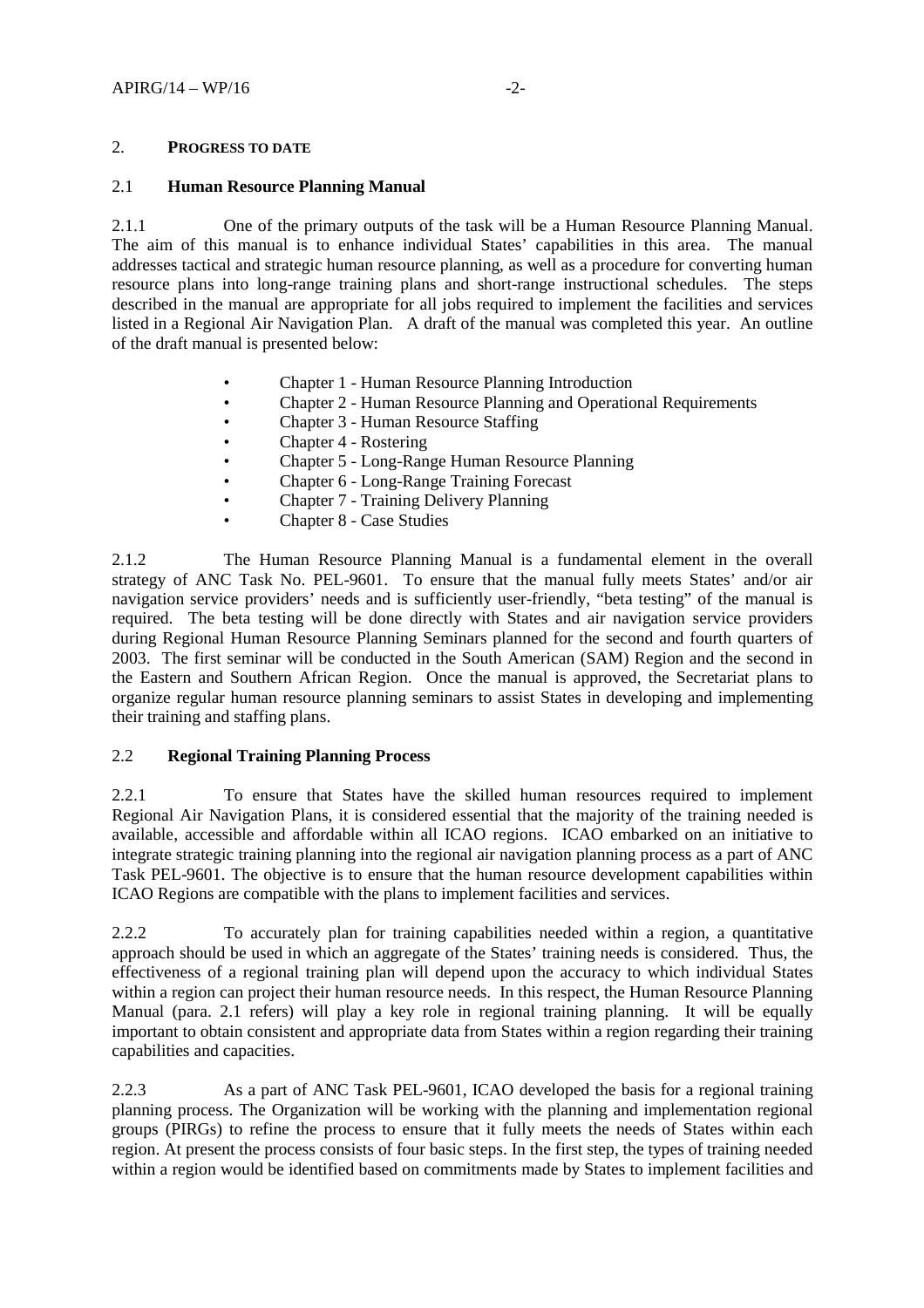services specified in their regional air navigation plans. An appropriate PIRG contributory body would be established and make the identification of training needs based on the regional air navigation plan. This information would then be communicated to each State within a region using a standard format. In the next step, each State would identify the number of personnel needing specific types of training, using a questionnaire developed by ICAO. The training needs identified in the first step are reflective of the overall training needed within the region. Therefore, each State would need to identify its own training needs based on their national plans to implement existing and future CNS/ATM systems.

2.2.4 States would then forward their completed questionnaires to the appropriate ICAO regional office. The regional offices would compile the information provided by States and prepare a summary of the results. In the third step of the process, the contributory body to the PIRG would determine the need to establish "regional training" in specialized areas in which it would be difficult for individual States to justify the cost on a national basis.

2.2.5 The establishment and involvement of a contributory body to the PIRG to assist in regional training planning would be consistent with APIRG 13 Conclusion 13/97, which stated:

> "That an appropriate body be established to facilitate regional and sub-regional training planning, including human resources.

2.2.6 In the final step, a State-to-State consultative process would be used by a PIRG to formulate a plan for the development of regional training capabilities within specific civil aviation training centres.

#### 2.3 **Inclusion of regional training plans in the Regional Air Navigation Plan**

2.3.1 Since ANC Task No. PEL-9601 was initiated; the issue of including regional training plans in the ANP Publications was discussed at several ICAO meetings. The World-wide CNS/ATM Systems Implementation Conference (Rio de Janeiro, 1998) agreed that the planning method for regional training capabilities should be enhanced to meet the current and future training needs and noted that there were existing structures within the ICAO Regions that would be appropriate for this type of coordination and planning. The conference also agreed that consideration should be given to a systems approach towards regional air navigation planning in which training forms an integral part of each plan.

2.3.2 Regional training planning was also addressed during the Third Caribbean/South American Regional Air Navigation Meeting (CAR/SAM/3 held in Buenos Aires, Argentina, 1999). In particular the meeting recommended (Recommendation 13/5 refers) that:

- "a) GREPECAS [Caribbean and South American Planning and Implementation Regional Group] examine human resource planning and training issues as they relate to the implementation of all elements of the new CAR/SAM Regional Air Navigation Plan ensuring that the human resource development capabilities in the region are compatible with the plans to implement facilities and services; and
- b) States in the CAR/SAM Regions involve their civil aviation training and human resource planning professionals in the activities of GREPECAS related to training and human resource planning."

2.3.3 The CAR/SAM/3 RAN Meeting also reviewed the Introduction, Parts I and II of the Basic Air Navigation Plan and included a section on the regional training planning concept under